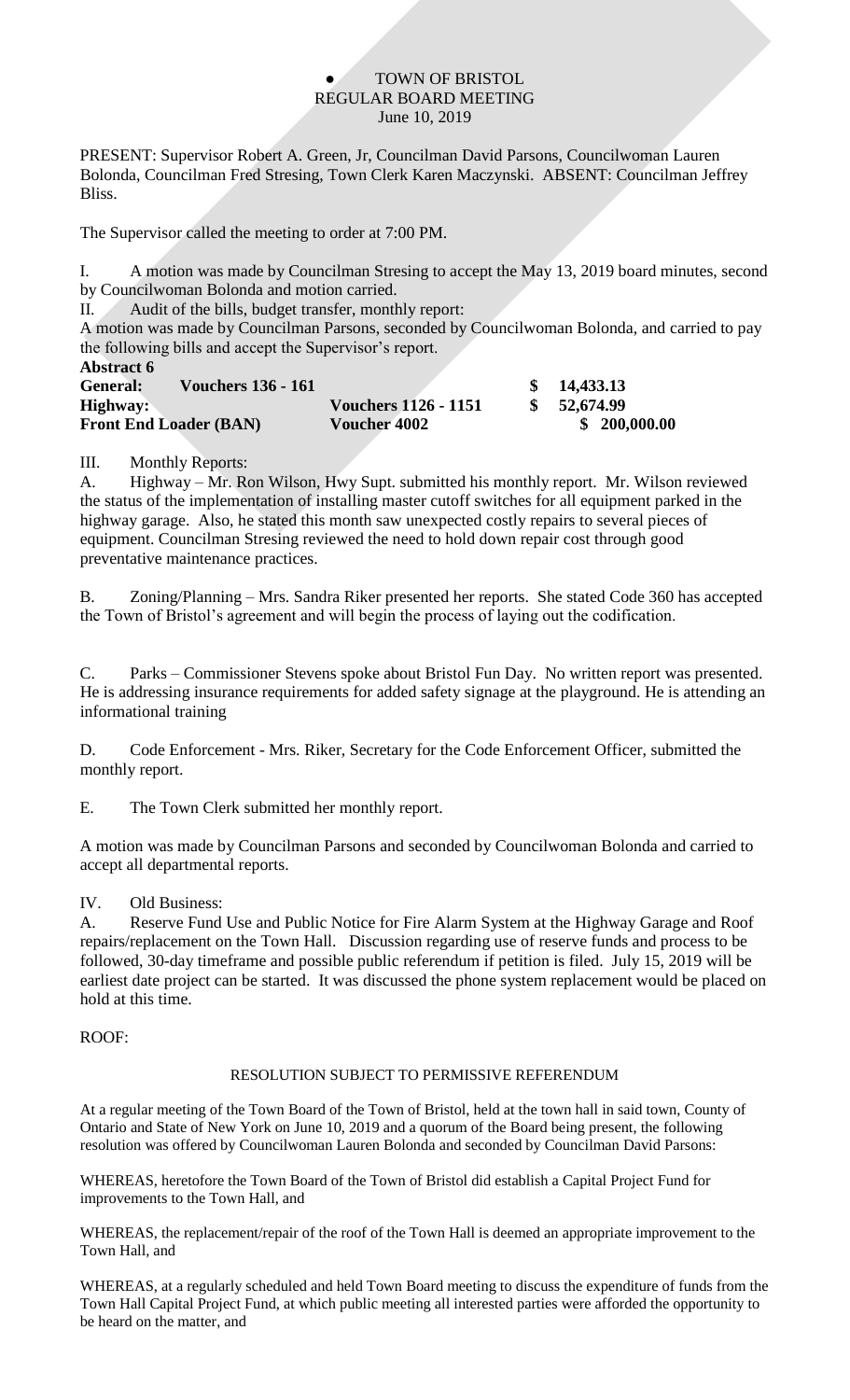WHEREAS, following such public meeting and after due deliberation, be it

RESOLVED that the sum of \$68,000 in the special reserves- Building fund shall be transferred to the Town Hall Capital Project Fund thus increasing the balance in said fund to be \$70,788.20, and be it further

RESOLVED that said sum of \$57,490.00 is hereby designated as and appropriated from Town Hall Capital Project Fund to pay for the improvements to said Town Hall including the replacement/repair of the roof in the Town Hall, and it is further,

RESOLVED that this resolution shall not take effect for a period of 30 days after its adoption, nor until approved by the affirmative vote of a majority of the qualified electors of the Town voting on such proposition, if within such 30 day period after the adoption of this resolution there be filed with the Town Clerk a petition as required by law, protesting against this resolution and requesting that it be submitted to the qualified electors of the Town, and it is further,

RESOLVED that within 10 days after the date of adoption hereof, the Town Clerk of the Town of Bristol shall post and publish a notice which shall set forth the date of adoption of this resolution, a statement setting forth the purpose and effect thereof and shall specify that this resolution was adopted subject to a permissive referendum.

The questions of the adoption of the resolution was duly put to a roll call vote which resulted as follows: Councilman Stresing - Yes Councilman Parsons - Yes Councilwoman Bolonda - Yes

Supervisor Green - Yes

The resolution was thereupon duly adopted.

FIRE ALARM SYSTEM:

#### RESOLUTION SUBJECT TO PERMISSIVE REFERENDUM

At a regular meeting of the Town Board of the Town of Bristol, held at the town hall in said town, County of Ontario and State of New York on June 10, 2019 and a quorum of the Board being present, the following resolution was offered by Councilman David Parsons and seconded by Councilman Fred Stresing:

WHEREAS, the acquisition and installation of Fire Alarm System to the Town Highway Garage is deemed an appropriate improvement to the Town of Bristol Highway Garage, and

WHEREAS, following such public meeting and after due deliberation, be it

RESOLVED that the sum of \$8036.00 in the special reserves- Building fund has hereto been transferred to the Garage Equipment Capital Outlay Line Item A5132.200R thus creating the line item balance, and be it further

RESOLVED that the sum of \$8036.00 is hereby designated as and appropriated from A5132.200R to pay for the acquisition and installation of Fire Alarm System to the Town Highway Garage.

RESOLVED that this resolution shall not take effect for a period of 30 days after its adoption, nor until approved by the affirmative vote of a majority of the qualified electors of the Town voting on such proposition, if within such 30 day period after the adoption of this resolution there be filed with the Town Clerk a petition as required by law, protesting against this resolution and requesting that it be submitted to the qualified electors of the Town, and it is further,

RESOLVED that within 10 days after the date of adoption hereof, the Town Clerk of the Town of Bristol shall post and publish a notice which shall set forth the date of adoption of this resolution, a statement setting forth the purpose and effect thereof and shall specify that this resolution was adopted subject to a permissive referendum.

The questions of the adoption of the resolution was duly put to a roll call vote which resulted as follows:

Councilman Stresing - Yes Councilman Parsons - Yes Councilwoman Bolonda - Yes Supervisor Green - Yes

The resolution was thereupon duly adopted.

B. Contract for Roof project. The board reviewed the proposed ROC Roofing LLC contract to replace the Town Hall roof. Councilwomen Bolonda moved to accept the contract with the following